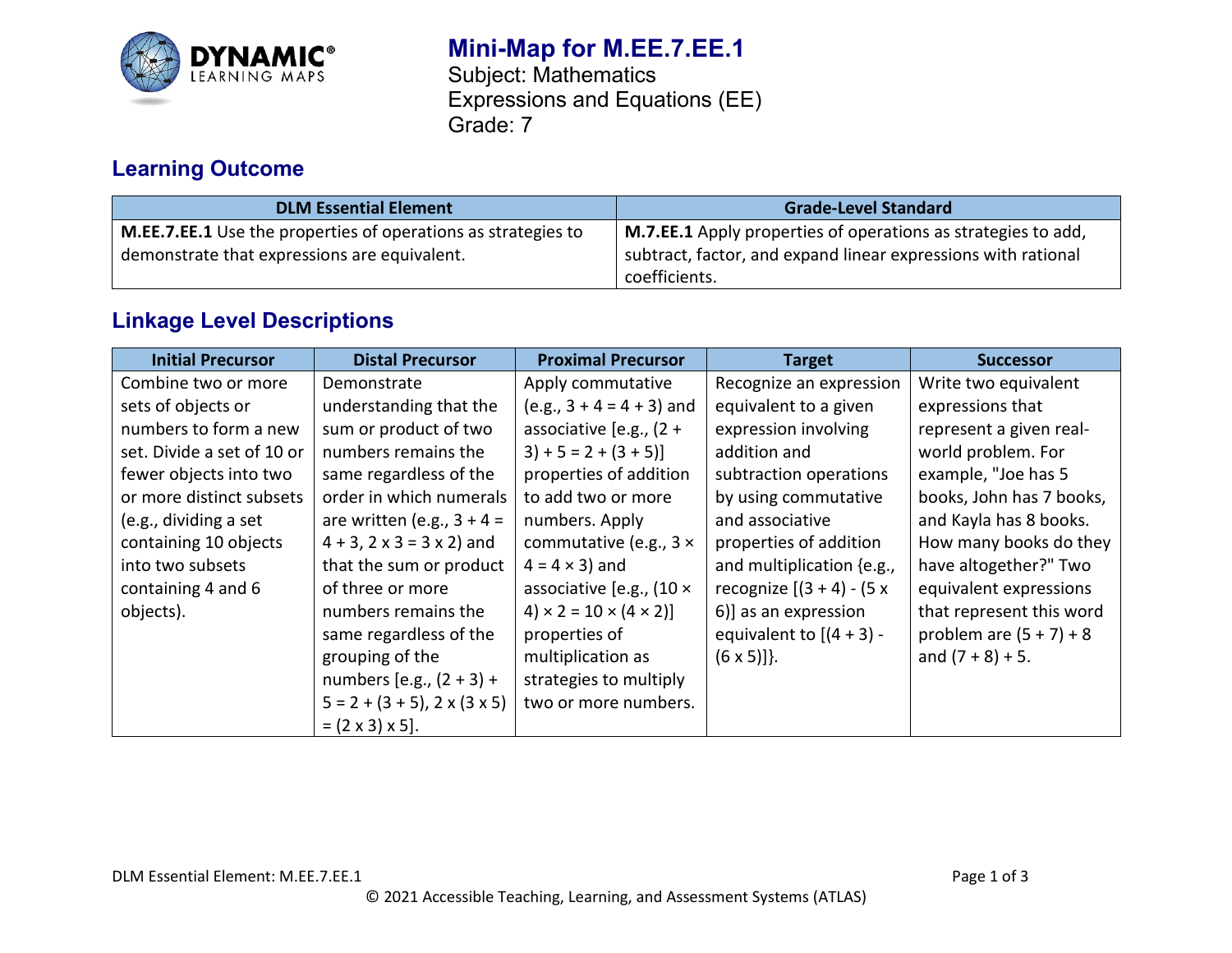### **Initial Precursor and Distal Precursor Linkage Level Relationships to the Target**

In order to use properties of operations, students begin by counting small units, recognizing that two or more sets or groups of items exist. Work on this skill using a variety of sets. Help students recognize when items are grouped together into a set or separated out. As educators present a set, they label it (e.g., two balls, one marker, three CDs), count the items, label it again, and encourage students to use numerals to label and count the separate sets. The general goal is to explore how the set changes when items are separated out (partitioned) or combined.

#### *How is the Initial Precursor related to the Target? How is the Distal Precursor related to the Target?*

As students continue developing their understanding of how sets change, educators can use manipulatives to create sets that model the commutative and associative properties of addition and multiplication.

### **Instructional Resources**